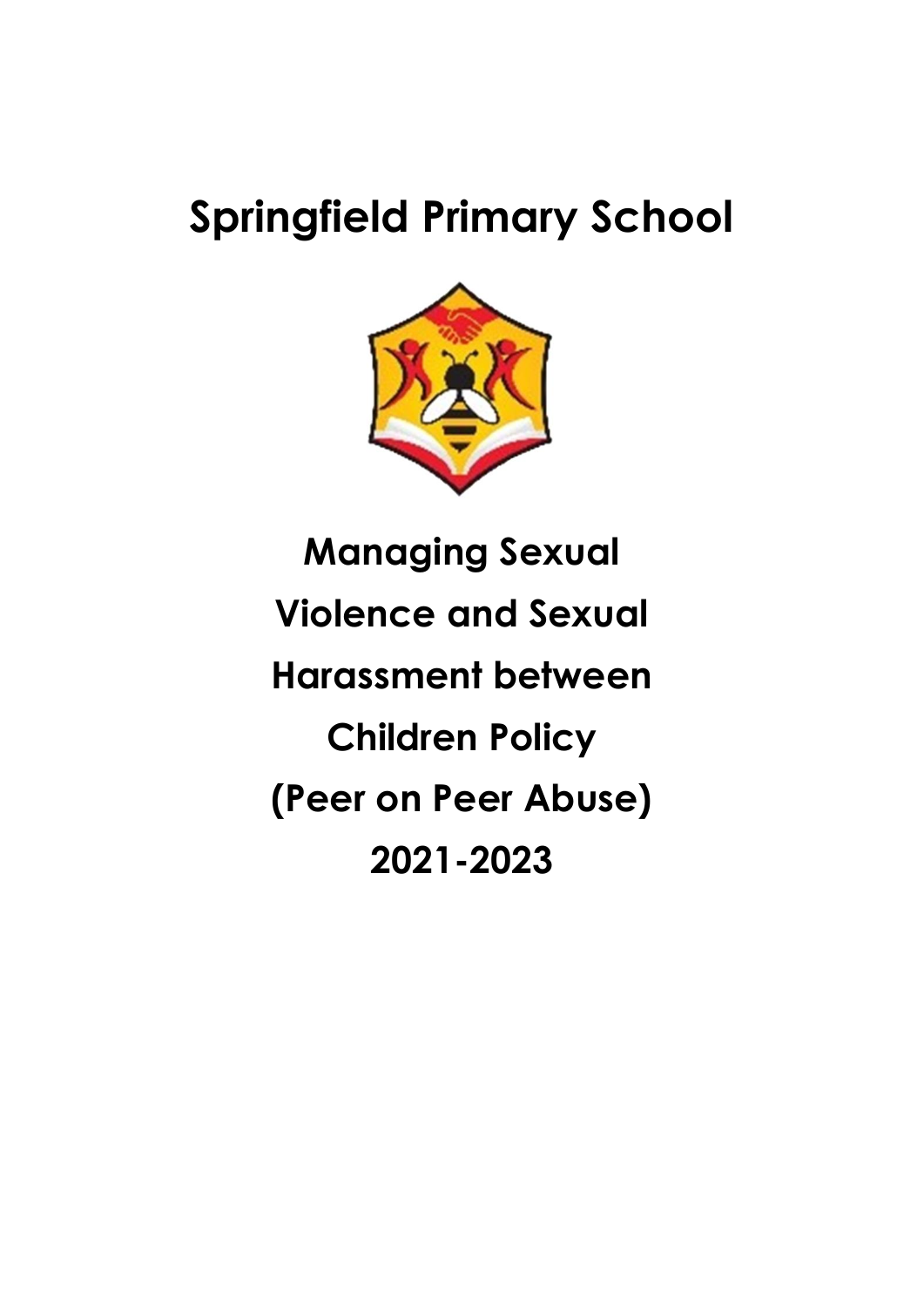## **Contents:**

- 1. Definitions
- 2. Legal Framework
- 3. Prevention
- 4. Awareness
- 5. Support available if a child has been harmed, is in immediate danger or at risk of harm
- 6. Managing Disclosures
- 7. Confidentiality
- 8. Anonymity
- 9. Risk assessment
- 10. Taking action following a disclosure
- 11. Managing the Report
- 12. Managing Internally
- 13. Providing Early Help
- 14. Referring to Children's Social Care
- 15. Reporting to Police
- 16. Bail Conditions
- 17. Managing Delays in the Criminal Justice System
- 18. The End of the Criminal Process
- 19. Ongoing Support for the Victim
- 20. Ongoing Support for the Alleged Perpetrator
- 21. Disciplining the Alleged Perpetrator
- 22. Shared Classes
- 23. Working with Parents and Carers
- 24. Safeguarding Other Children
- 25. Monitoring and Review

Appendix 1 - Risk Assessment for Peer on Peer Sexual Abuse/ Harmful Sexual Behaviour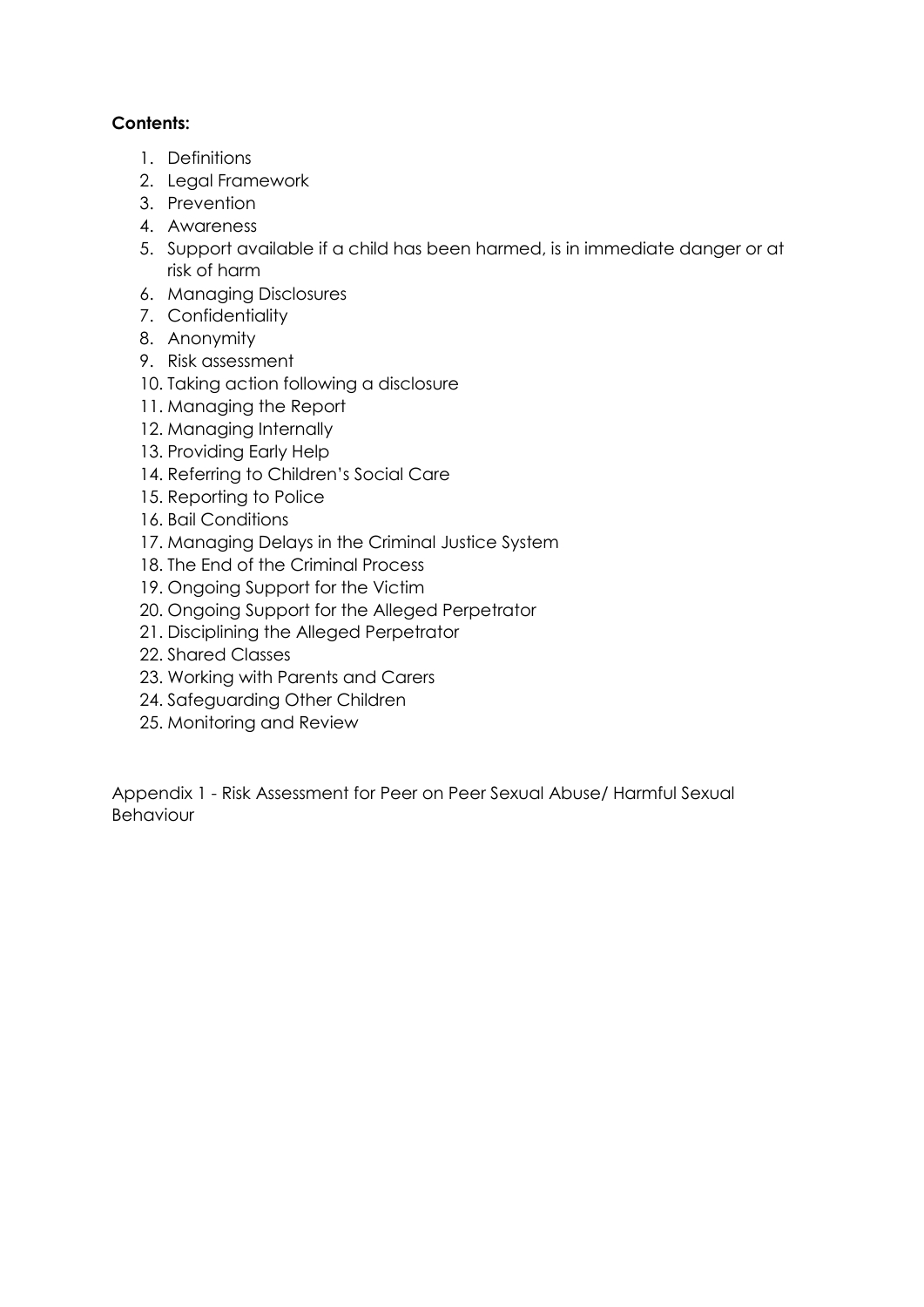## **1. Definitions**

#### **Sexual harassment**

Sexual harassment refers to unwanted conduct of a sexual nature that occurs online or offline. Sexual harassment violates a pupil's dignity and makes them feel intimidated, degraded or humiliated, and can create a hostile, sexualised or offensive environment. If left unchallenged, sexual harassment can create an atmosphere that normalises inappropriate behaviour and may lead to sexual violence.

Sexual harassment includes:

- Sexual comments.
- Sexual "jokes" and taunting.
- Physical behaviour, such as deliberately brushing against another pupil.
- Online sexual harassment, including non-consensual sharing of images and videos and consensual sharing of sexual images and videos (often known as sexting), inappropriate comments on social media, exploitation, coercion and threats – online sexual harassment may be isolated or part of a wider pattern.

#### **Sexual violence**

Sexual violence refers to the three following offences:

- Rape: A person (A) commits an offence of rape if he intentionally penetrates the vagina, anus or mouth of another person (B) with his penis, B does not consent to the penetration and A does not reasonably believe that B consents.
- Assault by Penetration: A person (A) commits an offence if s/he intentionally penetrates the vagina or anus of another person (B) with a part of her/his body or anything else, the penetration is sexual, B does not consent to the penetration and A does not reasonably believe that B consents.
- Sexual Assault: A person (A) commits an offence of sexual assault if s/he intentionally touches another person (B), the touching is sexual, B does not consent to the touching and A does not reasonably believe that B consents.
- Harmful sexual behaviours

Sexual violence and sexual harassment can occur online and offline (both physically and verbally), and are never acceptable. All victims should be taken seriously and offered appropriate support. Victims of sexual violence and harassment are likely to find the experience distressing and stressful, and it will, in all likelihood, adversely affect their education.

#### **Harmful sexual behaviours**

The term "harmful sexual behaviour" is used to describe behaviour that is problematic, abusive and violent, and that may cause developmental damage. Harmful sexual behaviour may include:

• Using sexually explicit words and phrases.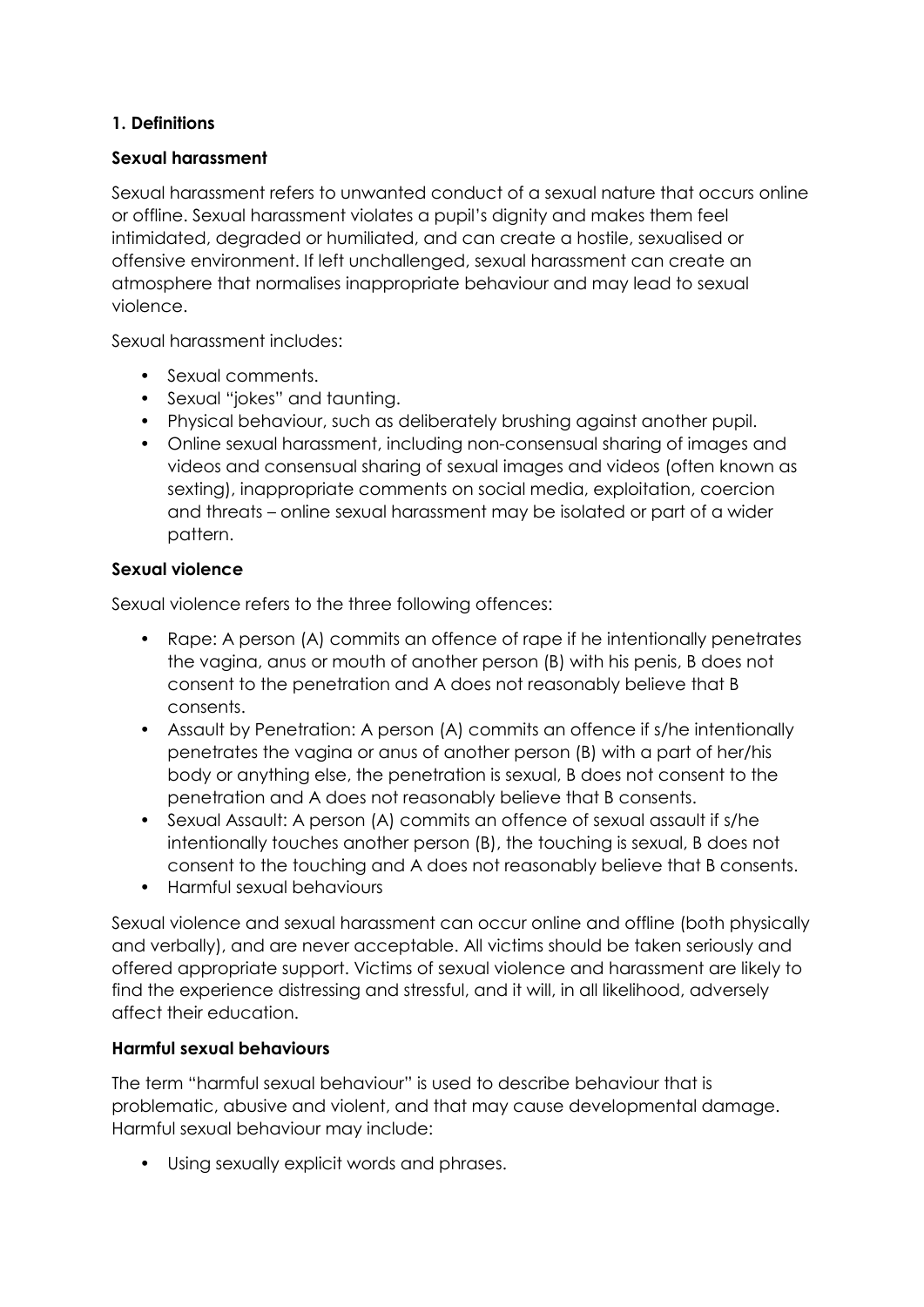- Inappropriate touching.
- Sexual violence or threats.
- Full penetrative sex with other children or adults.
- Sexual interest in adults or children of very different ages to their own.
- Forceful or aggressive sexual behaviour.
- Compulsive habits.
- Sexual behaviour affecting progress and achievement.
- Using sexually explicit words and phrases.
- Inappropriate touching.
- Sexual violence or threats.

It is important to note that harmful sexual behaviours can occur both online and offline, and sometimes simultaneously between the two. Children displaying harmful sexual behaviour have often experienced their own abuse and trauma, and it is imperative that they are offered appropriate support. When considering whether behaviour is harmful, take into account the ages and stages of development of the children. Sexual behaviour can be harmful if one of the children is much older (especially where there is two years or more difference, or where one child is prepubescent and the other is not). Keep in mind that it is possible for a younger child to abuse an older child, particularly where they have power over them, such as where the older child has disabilities or is small in stature.

## **Child**

This guidance article refers to anyone under the age of 18 as a 'child'.

## **Alleged perpetrator**

For the purposes of this guidance, 'alleged perpetrator', and where appropriate 'perpetrator', is used to describe a child accused of carrying out sexual violence and/or sexual harassment. It is important to note that any alleged perpetrator is entitled to, and deserves, a different level of support to that which might be provided to an adult alleged to have abused a child.

## **Victim**

For the purposes of this guidance, the term 'victim' is used to describe children who have been subjected to sexual violence and/or sexual harassment; however, when using the term in a school, school staff should be conscious of the fact that some children may not consider themselves a victim and may not wish to be described this way.

## **2. Legal Framework**

This policy has been created with due regard to all relevant legislation including, but not limited to, the following:

## **Legislation**

- Children Act 1989
- Children Act 2004
- Safeguarding Vulnerable Groups Act 2006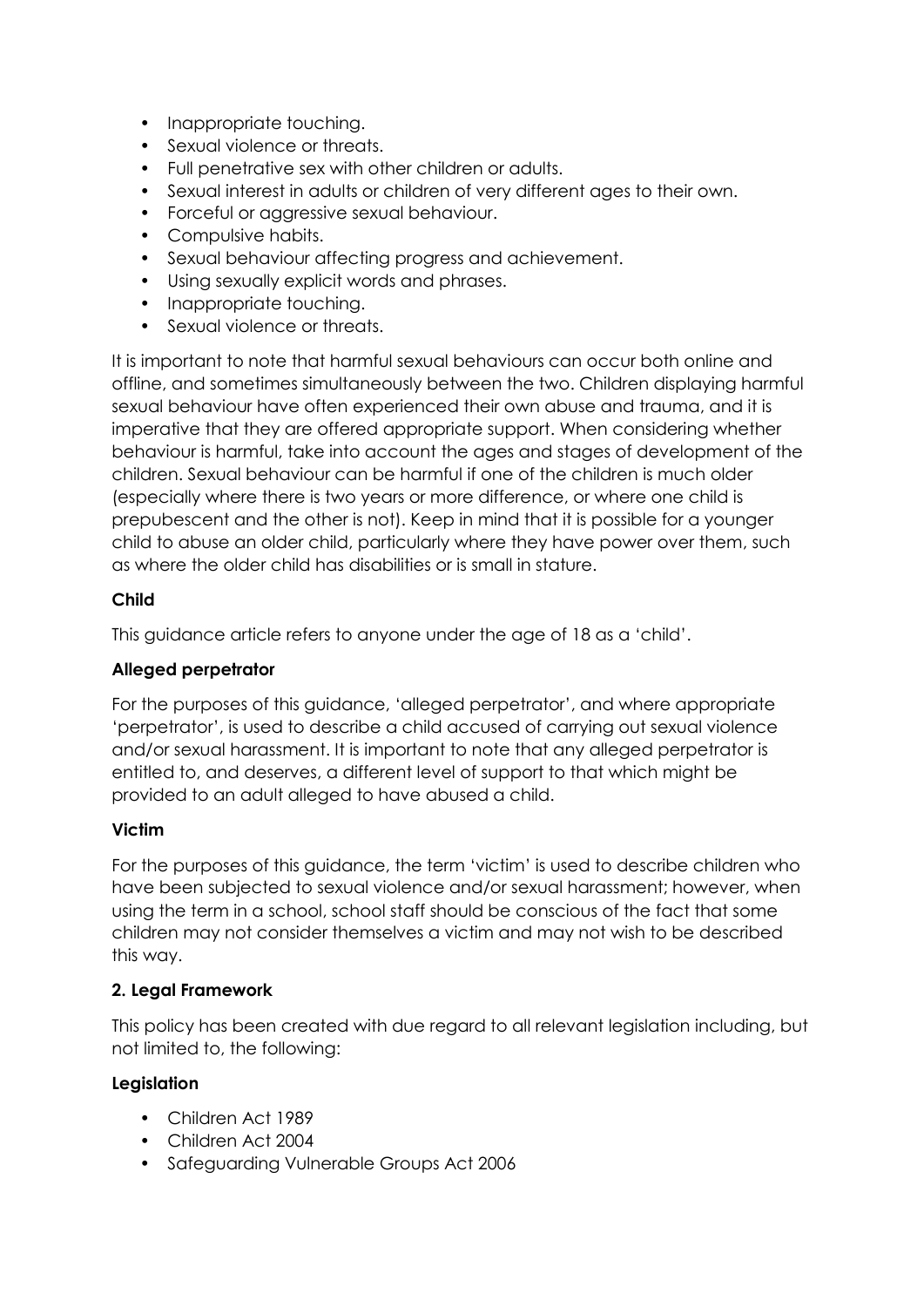- The Education (School Teachers' Appraisal) (England) Regulations 2012 (as amended)
- Sexual Offences Act 2003
- The General Data Protection Regulation (GDPR)
- Data Protection Act 2018

## **Statutory guidance**

- DfE (2018) 'Working Together to Safeguard Children'
- DfE (2021) 'Keeping children safe in education'
- Non-statutory guidance
- DfE (2015) 'What to do if you're worried a child is being abused'
- DfE (2018) 'Information sharing'
- DfE (2018) 'Sexual violence and sexual harassment between children in schools and colleges'

## **3. Prevention**

In order to prevent peer-on-peer abuse and address the wider societal factors that can influence behaviour, the school will educate pupils about abuse, its forms and the importance of discussing any concerns and respecting others through the curriculum, assemblies and PSHE. The school will also ensure that pupils are taught about safeguarding, including online safety, as part of a broad and balanced curriculum in PSHE lessons, RSE and group sessions. Such content will be age and stage of development specific, and tackle issues such as the following:

- Healthy relationships
- Respectful behaviour
- Gender roles, stereotyping and equality
- Body confidence and self-esteem
- Prejudiced behaviour
- That sexual violence and sexual harassment is always wrong
- Addressing cultures of sexual harassment

Pupils will be allowed an open forum to talk about concerns and sexual behaviour. They are taught how to raise concerns and make a report, including concerns about their friends or peers, and how a report will be handled.

# **4. Awareness**

All staff are aware that pupils of any age and sex are capable of abusing their peers and will never tolerate abuse as "banter" or "part of growing up". All staff are aware that peer-on-peer abuse can be manifested in many different ways, including sexting and gender issues, such as girls being sexually touched or assaulted, and boys being subjected to hazing/initiation type of violence which aims to cause physical, emotional or psychological harm. All staff are aware of the heightened vulnerability of pupils with SEND, who are three times more likely to be abused than their peers. Staff will not assume that possible indicators of abuse relate to the pupil's SEND and will always explore indicators further. Additional barriers to recognising abuse in children with SEND include: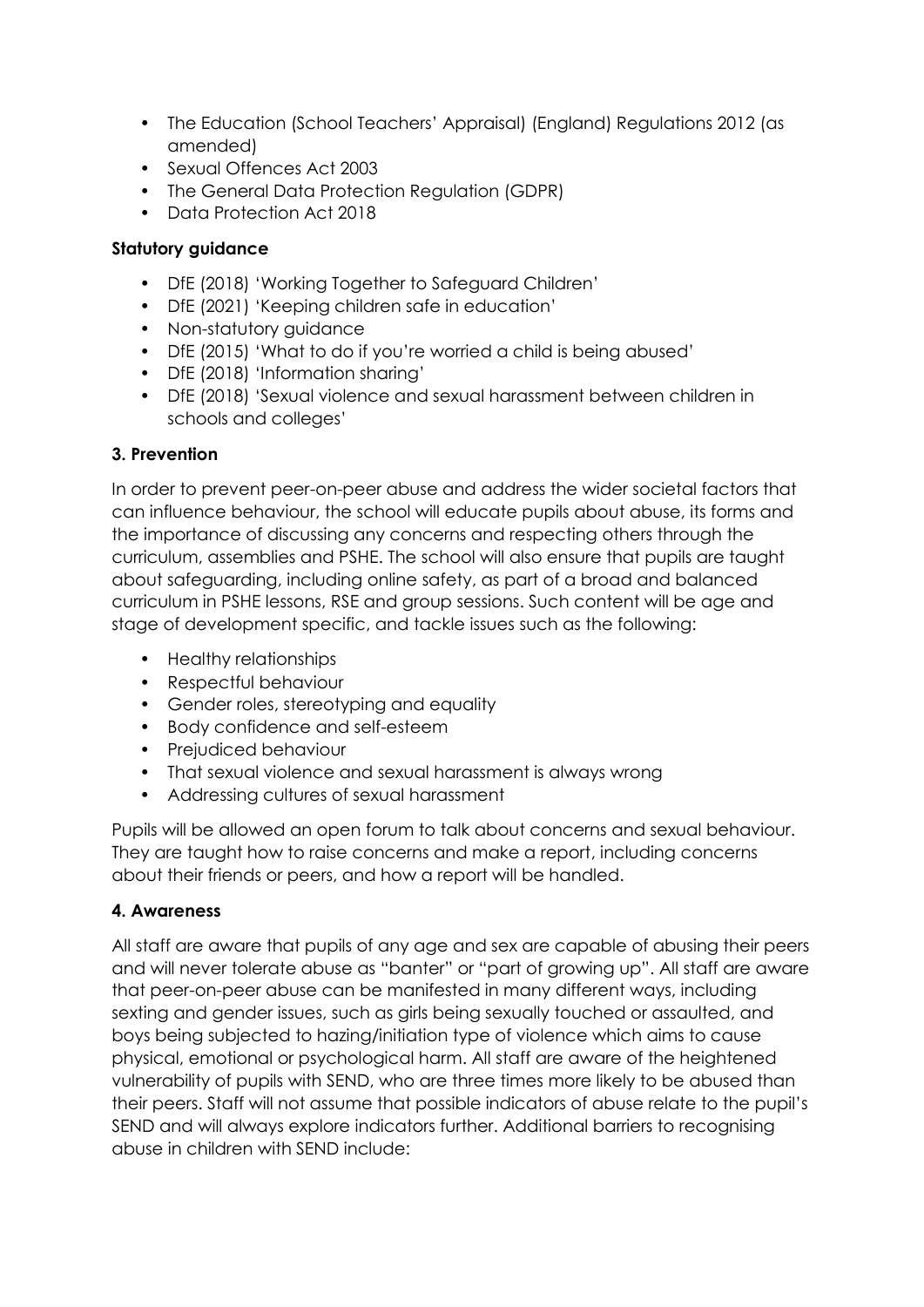- Assuming that indicators of abuse, such as mood and behaviour, relate to the child's disability.
- Children with SEND being disproportionally impacted by bullying and harassment without showing any outward signs.
- Communication barriers.

LGBTQ+ children can be targeted by their peers. In some cases, children who are perceived to be LGBTQ+, whether they are or not, can be just as vulnerable to abuse as LGBTQ+ children. The school's response to boy-on-boy and girl-on-girl sexual violence and sexual harassment will be equally as robust as it is for incidents between children of the opposite sex. Pupils will be made aware of how to raise concerns or make a report and how any reports will be handled. This includes the process for reporting concerns about friends or peers.

#### **5. Support available if a child has been harmed, is in immediate danger or at risk of harm**

If a child has been harmed, is in immediate danger or is at risk of harm, a referral will be made to Children's Social Care. Within one working day, a Social Worker will respond to the referrer to explain the action that will be taken. If Early Help, Section 17 and/or Section 47 statutory assessments, under the Children Act 1989, are appropriate, school staff may be required to support external agencies. The DSL and DDSLs support staff as required. Rape, assault by penetration and sexual assaults are crimes. Where a report includes such an act, the Police will be notified, often as a natural progression of making a referral to Children's Social Care. The DSL and DDSLs are aware of the local process for referrals to both Children's Services and the Police. Whilst the age of criminal responsibility is 10 years of age, if the alleged perpetrator is under 10, the principle of referring to the Police remains. In these cases, the Police will take a welfare approach rather than a criminal justice approach. The school has a close relationship with the local Police force and the DSL and DDSLs will liaise closely with the local Police presence. Online concerns can be especially complicated. The school recognises that there is potential for an online incident to extend further than the local community and for a victim, or the alleged perpetrator, to become marginalised and excluded both online and offline. There is also strong potential for repeat victimisation if the content continues to exist. If the incident involves sexual images or videos held online, the Internet Watch Foundation will be consulted to have the material removed. Staff will not view or forward illegal images of a child. If they are made aware of such an image, they will contact the DSL or DDSLs.

## **6. Managing Disclosures**

Victims will always be taken seriously, reassured, supported and kept safe. Victims will never be made to feel like they are causing a problem or made to feel ashamed. If a friend of a victim makes a report or a member of staff overhears a conversation, staff will take action – they will never assume that someone else will deal with it. The basic principles remain the same as when a victim reports an incident; however, staff will consider why the victim has not chosen to make a report themselves and the discussion will be handled sensitively and with the help of Children's Social Care where necessary. If staff are in any doubt, they will speak to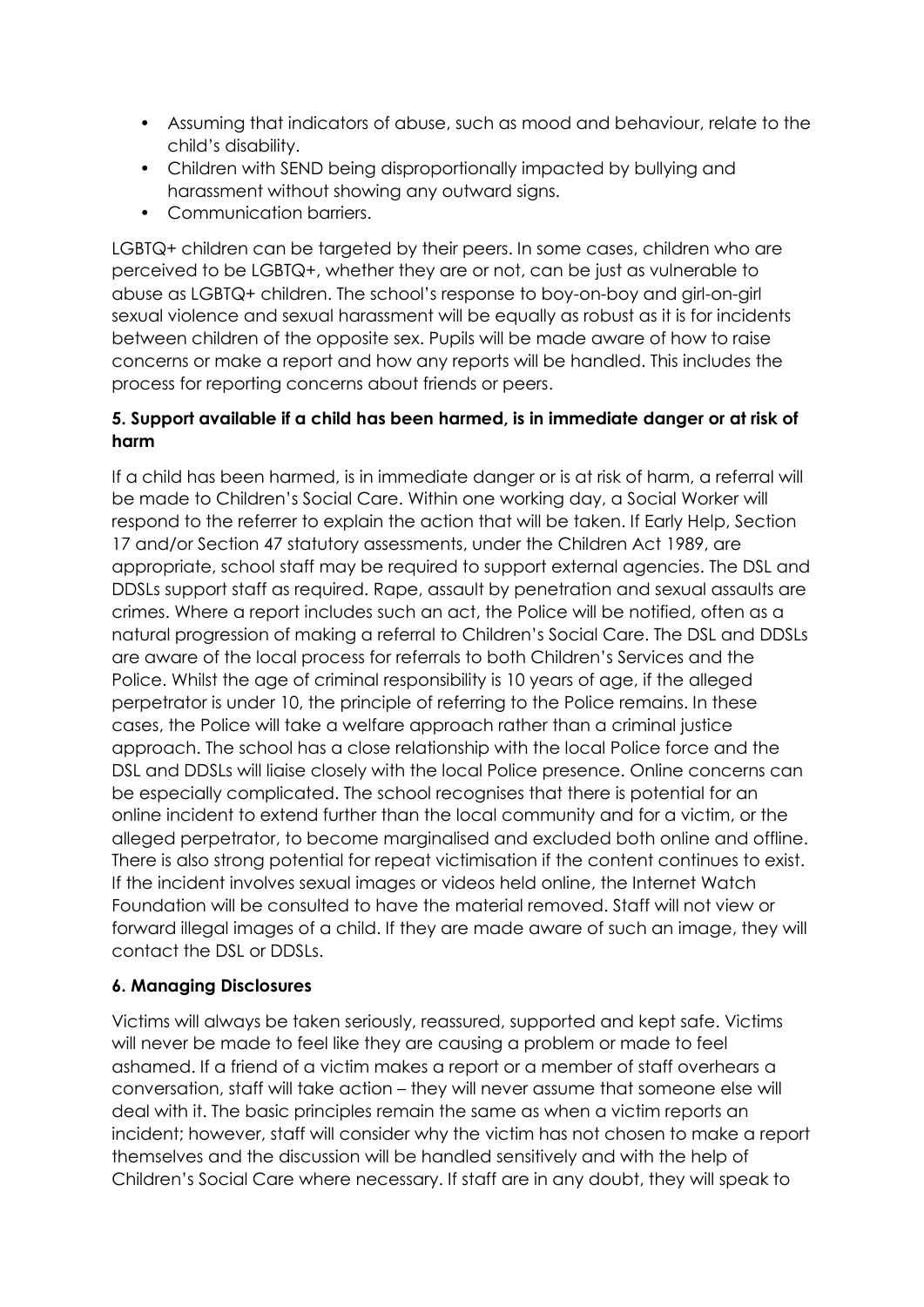the DSL or DDSLs. Where an alleged incident took place away from the school or online but involved pupils from the school, the school's duty to safeguard pupils remains the same. All staff will be trained to handle disclosures. Effective safeguarding practice includes:

- Never promising confidentiality at the initial stage.
- Only sharing the report with those necessary for its progression.
- Explaining to the victim what the next steps will be and who the report will be passed to.
- Recognising that the person the child chose to disclose the information to is in a position of trust.
- Being clear about boundaries and how the report will be progressed.
- Not asking leading questions and only prompting the child with open questions.
- Waiting until the end of the disclosure to immediately write a thorough summary. If notes must be taken during the disclosure, it is important to still remain engaged and not appear distracted.
- Only recording the facts as the child presents them not the opinions of the note taker.
- Where the report includes an online element, being aware of searching, screening and confiscation advice and UKCCIS sexting advice.
- Wherever possible, managing disclosures with two staff members present (preferably with the DSL or DDSLs as one of the staff members).
- Informing the DSL or DDSLs as soon as possible after the disclosure if they could not be involved in the disclosure.

The DSL or DDSLs will be informed of any allegations of abuse against pupils with SEND.

They will record the incident in writing and, working with the SENCO, decide what course of

action is necessary, with the best interests of the pupil in mind at all times.

## **7. Confidentiality**

The school will only engage staff and agencies required to support the victim and/or be involved in any investigation. If a victim asks the school not to tell anyone about the disclosure, the school cannot make this promise. Even without the victim's consent, the information may still be lawfully shared if it is in the public interest and protects children from harm. The DSL and DDSLs will consider the following when making confidentiality decisions:

- Parents will be informed unless it will place the victim at greater risk.
- If a child is at risk of harm, is in immediate danger or has been harmed, a referral will be made to Children's Social Care
- Rape, assault by penetration and sexual assaults are crimes reports containing any such crimes will be passed to the police.

The DSL and DDSLs will weigh the victim's wishes against their duty to protect the victim and others. If a referral is made against the victim's wishes, it will be done so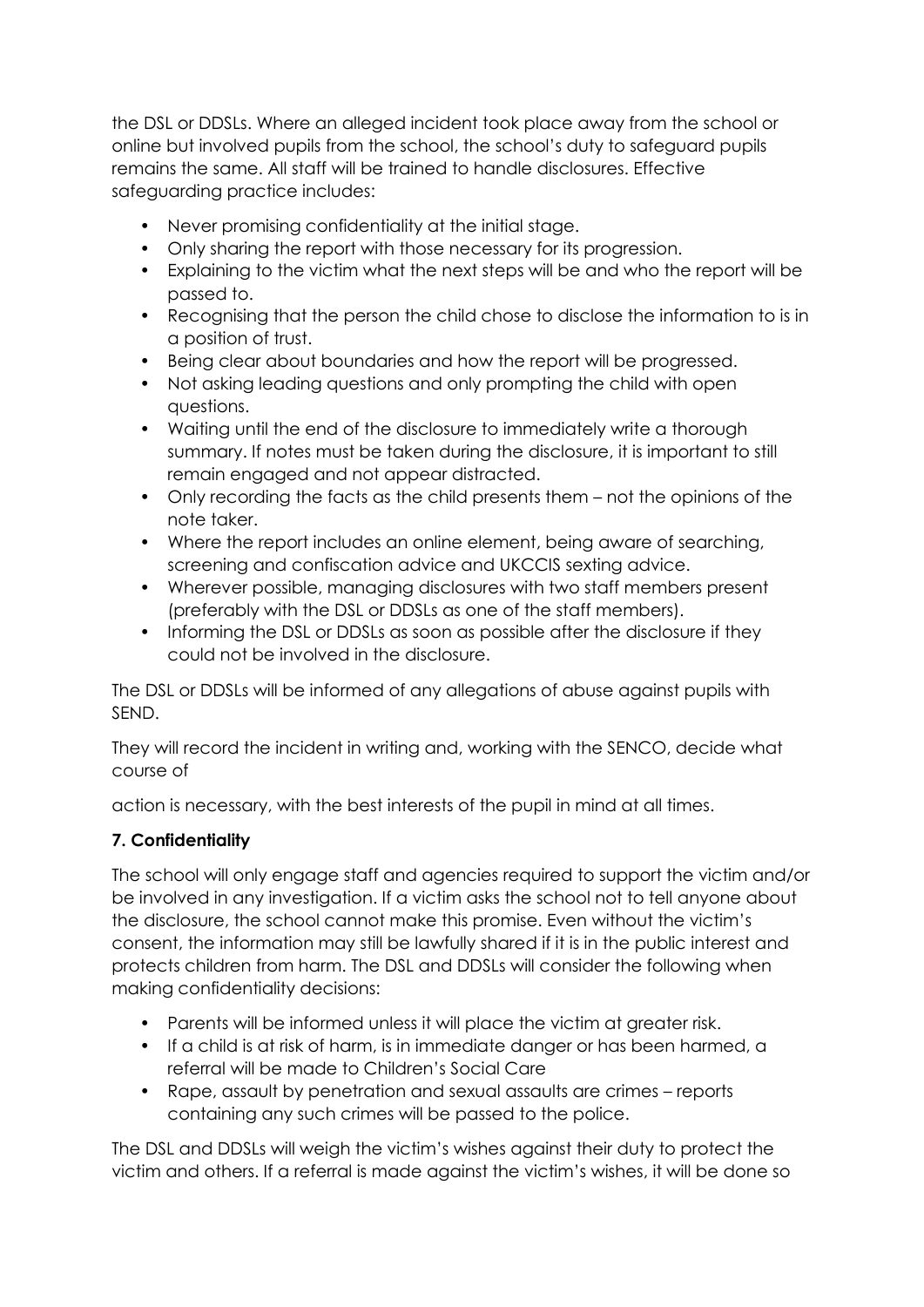extremely carefully and the reasons for referral will be explained to the victim. Appropriate specialist support will always be offered.

# **8. Anonymity**

There are legal requirements for anonymity where a case is progressing through the criminal justice system. The school will do all it can to protect the anonymity of children involved in any report of sexual violence or sexual harassment. It will carefully consider, based on the nature of the report, which staff will be informed and what support will be in place for the children involved. When deciding on the steps to take, the school will consider the role of social media in potentially exposing victims' identities and facilitating the spread of rumours.

# **9. Risk Assessment**

The DSL or DDSLs will make an immediate risk and needs assessment any time there is a report of sexual violence. For reports of sexual harassment, a risk assessment will be considered on a case-by-case basis. Risk assessments are not intended to replace the detailed assessments of experts, and for incidents of sexual violence it is likely that a professional risk assessment by a social worker or sexual violence specialist will be required.

Risk assessments will consider:

- The victim.
- The alleged perpetrator.
- Other children at the school, especially any actions that are appropriate to protect them.

Risk assessments will be recorded (either on paper or electronically) and kept under review in accordance with the school's Data Protection Policy. See Risk Assessment for Peer on Peer Sexual Abuse/ Harmful Sexual Behaviour in Appendix 1.

## **10. Taking action following a disclosure**

The DSL or DDSLs will decide the school's initial response, taking into consideration:

- The victim's wishes.
- The nature of the incident.
- The ages and developmental stages of the children involved.
- Any power imbalance between the children.
- Whether the incident is a one-off or part of a pattern.
- Any ongoing risks.
- Any related issues and the wider context, such as whether there are wider environmental factors in a child's life that threaten their safety and/or welfare.
- The best interests of the child.
- That sexual violence and sexual harassment are always unacceptable and will not be tolerated.

Immediate consideration will be given as to how to support the victim, alleged perpetrator and any other children involved. For reports of rape and assault by penetration, whilst the school establishes the facts, the alleged perpetrator will be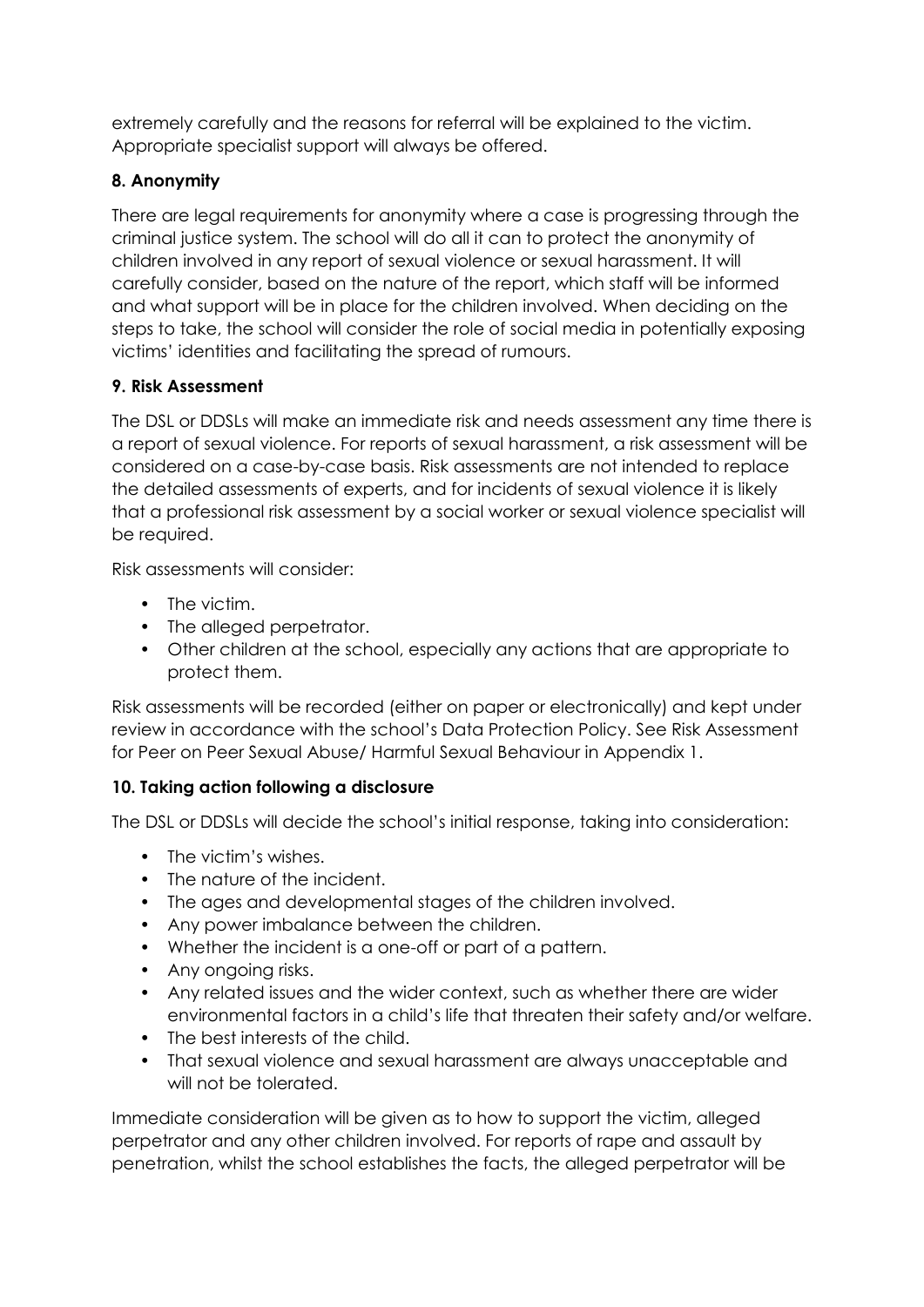removed from any classes shared with the victim. The school will consider how to keep the victim and alleged perpetrator apart on school premises, and on transport where applicable. These actions will not be seen as a judgement of guilt on the alleged perpetrator. For reports of sexual violence and sexual harassment, the proximity of the victim and alleged perpetrator and the suitability of shared classes, premises and transport will be considered immediately. In all cases, the initial report will be carefully evaluated and the wishes of the victim, nature of the allegations and requirement to protect all children will be taken into consideration.

# **11. Managing the Report**

The decision of when to inform the alleged perpetrator of a report will be made on a case-by-case basis. If a report is being referred to Children's Social Care or the Police, the school will speak to the relevant agency to discuss informing the alleged perpetrator. There are four likely outcomes when managing reports of sexual violence or sexual harassment:

- Managing internally
- Providing Early Help
- Referring to Children's Social Care
- Reporting to the Police

Whatever outcome is chosen, it will be underpinned by the principle that sexual violence and sexual harassment is never acceptable and will not be tolerated. All concerns, discussion, decisions and reasons behind decisions will be recorded either on paper or electronically. The following situations are statutorily clear and do not allow for contrary decisions:

- A child under the age of 13 can never consent to sexual activity.
- The age of consent is 16.
- Sexual intercourse without consent is rape.
- Rape, assault by penetration and sexual assault are defined in law.
- Creating and sharing sexual photos and videos of children under 18 is illegal including children making and sending images and videos of themselves.

## **12. Managing Internally**

In some cases, e.g. one-off incidents, the school may decide to handle the incident internally through behaviour and bullying policies and by providing pastoral support.

## **13. Providing Early Help**

The school may decide that statutory interventions are not required, but that pupils may benefit from Early Help – providing support as soon as a problem emerges. This approach can be particularly useful in addressing non-violent harmful sexual behaviour and may prevent escalation of sexual violence.

## **14. Referring to Children's Social Care**

If a child has been harmed, is at risk of harm or is in immediate danger, the school will make a referral to Children's Social Care. Parents will be informed unless there is a compelling reason not to do so (if referral will place the victim at risk). This decision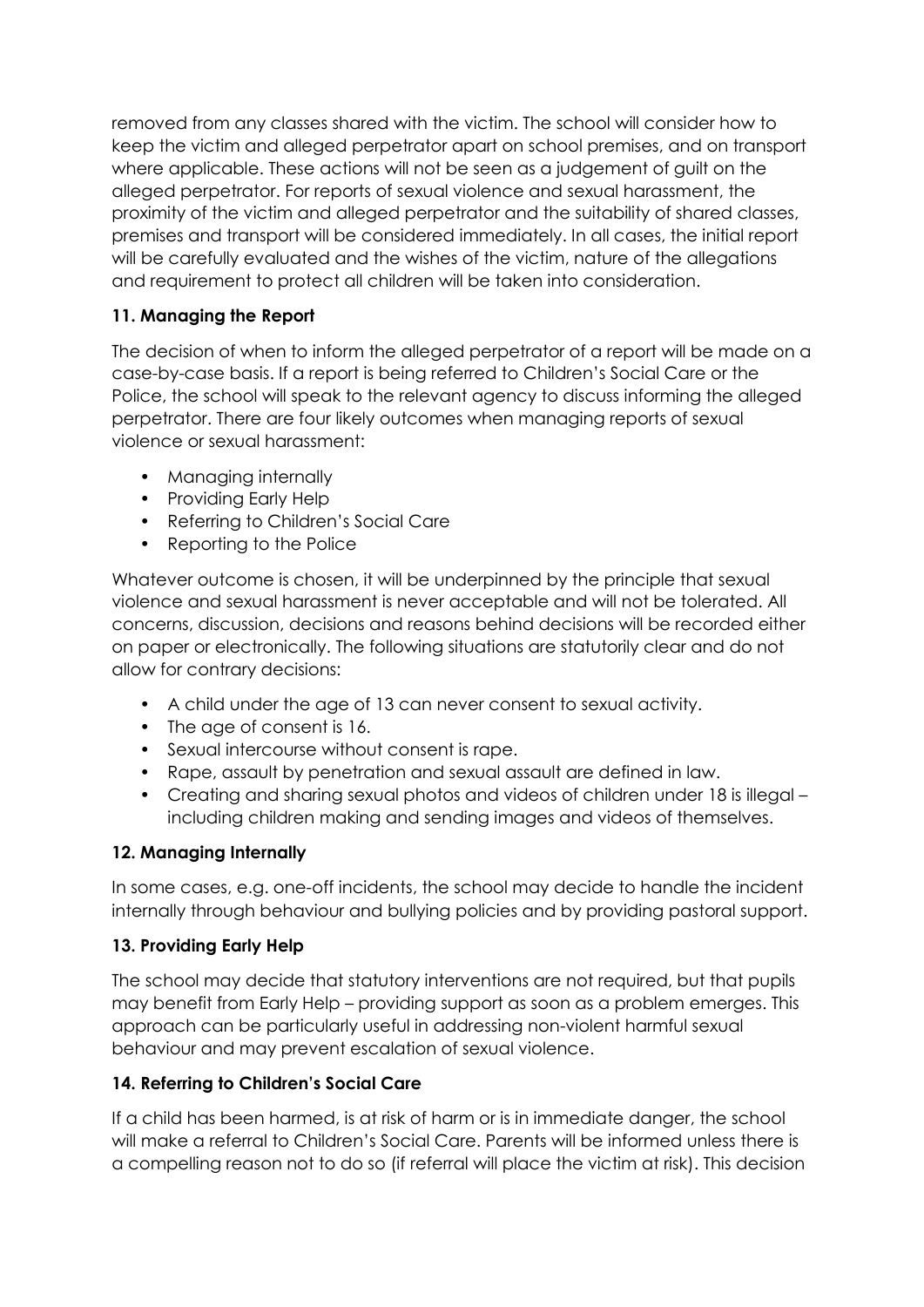will be made in consultation with Children's Social Care. The school will not wait for the outcome of an investigation before protecting the victim and other children.

The DSL or DDSLs will work closely with Children's Social Care to ensure that the school's actions do not jeopardise any investigation. Any related risk assessment will be used to inform all decisions. If Children's Social Care decide that a statutory investigation is not appropriate, the school will consider referring the incident again if they believe the child to be in immediate danger or at risk of harm. If the school agrees with the decision made by Children's Social Care, they will consider the use of other support mechanisms such as early help, pastoral support and specialist support.

# **15. Reporting to Police**

Reports of rape, assault by penetration or sexual assault will be passed on to the Police – even if the alleged perpetrator is under 10 years of age. Generally, this will be in parallel with referral to Children's Social Care. The DSL or DDSLs will follow the local process for referral. Parents will be informed unless there is a compelling reason not to do so. Where parents are not informed, it is essential for the school to support the child with any decision they take, in unison with Children's Social Care and any appropriate specialist agencies. The DSL, DDSLs and governing board will agree what information will be disclosed to staff and others, in particular the alleged perpetrator and their parents. They will also discuss the best way to protect the victim and their anonymity. The DSL and DDSLs will be aware of local arrangements and specialist units that investigate child abuse.

In some cases, it may become clear that the Police will not take further action, for whatever reason. In these circumstances, the school will continue to engage with specialist support for the victim as required.

# **16. Bail Conditions**

Police bail is only used in exceptional circumstances. It is unlikely that a child will be placed on police bail if alternative measures can be used to mitigate risks. The school will work with Children's Social Care and the police to support the victim, alleged perpetrator and other children (especially witnesses) during criminal investigations. The school will seek advice from the Police to ensure they meet their safeguarding responsibilities. The term 'released under investigation' (RUI) is used to describe alleged perpetrators released in circumstances that do not warrant the application of bail. Where bail is deemed necessary, the school will work with Children's Social Care and the Police to safeguard children – ensuring that the victim can continue in their normal routine and continue to receive a suitable education.

## **17. Managing Delays in the Criminal Justice System**

The school will not wait for the outcome (or even the start) of criminal proceedings before protecting the victim, alleged perpetrator and other children. The associated risk assessment will be used to inform any decisions made. The DSL or DDSLs will work closely with the Police to ensure the school does not jeopardise any criminal proceedings, and to obtain help and support as necessary.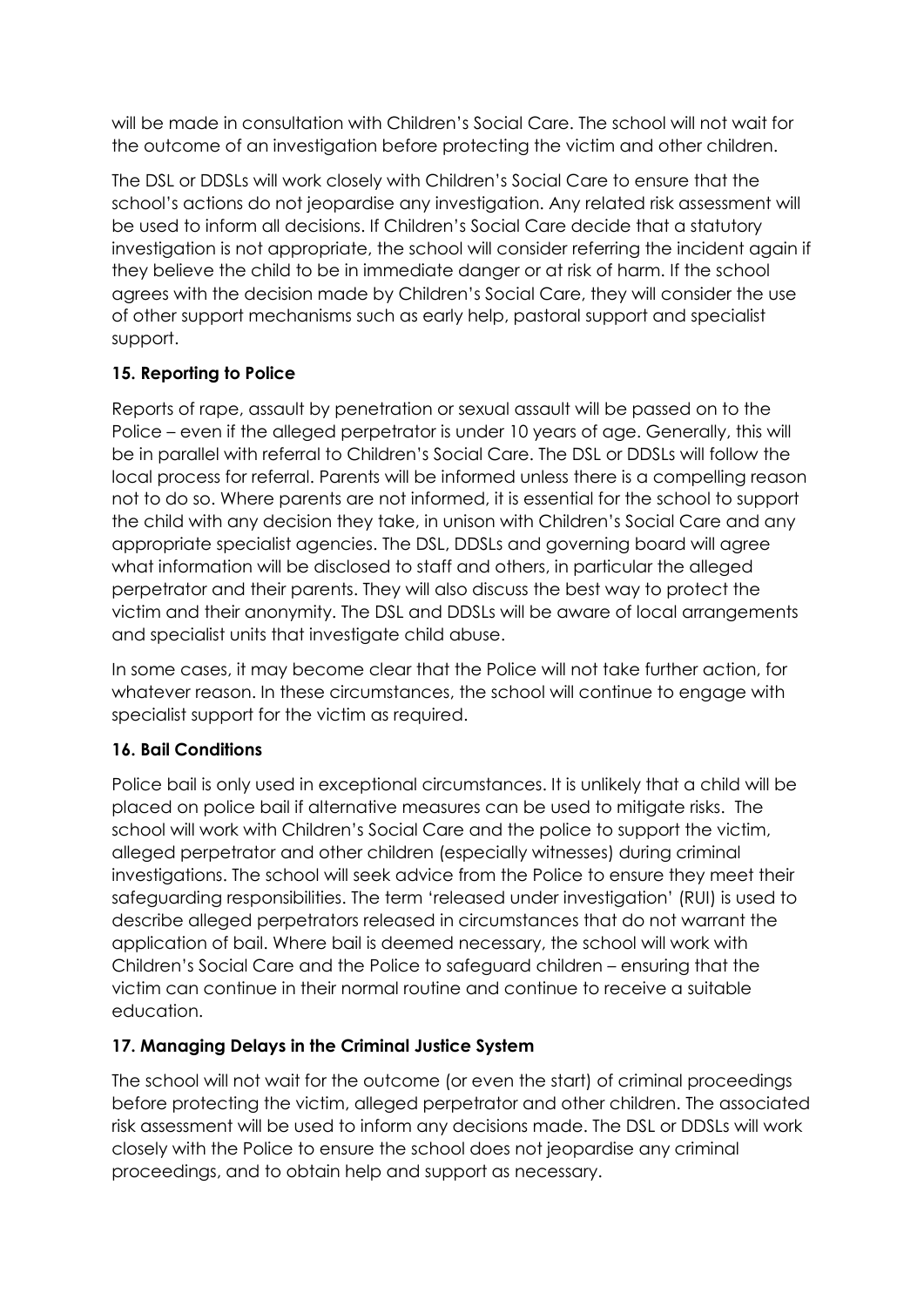# **18. The End of the Criminal Process**

Risk assessments will be updated if the alleged perpetrator receives a caution or is convicted. If the perpetrator remains in the same school as the victim, the school will set out clear expectations regarding the perpetrator, including their behaviour and any restrictions deemed reasonable and proportionate with regards to the perpetrator's timetable. The school will ensure that the victim and perpetrator remain protected from bullying and harassment (including online). Where an alleged perpetrator is found not guilty or a case is classed as requiring "no further action", the school will offer support to the victim and alleged perpetrator for as long as is necessary. The victim is likely to be traumatised and the fact that an allegation cannot be substantiated does not necessarily mean that it was unfounded. The school will discuss decisions with the victim and offer support. The alleged perpetrator is also likely to require ongoing support, as they have also been through a difficult and upsetting experience.

## **19. Ongoing support for the victim**

Any decisions regarding safeguarding and supporting the victim will be made with the following considerations in mind:

- The terminology the school uses to describe the victim
- The age and developmental stage of the victim
- The needs and wishes of the victim
- Whether the victim wishes to continue in their normal routine
- The victim will not be made to feel ashamed about making a report
- What a proportionate response looks like

Victims may not disclose the whole picture immediately and they may be more comfortable talking about the incident on a piecemeal basis; therefore, a dialogue will be kept open and the victim can choose to appoint a designated trusted adult. Victims may struggle in a normal classroom environment. Whilst it is important not to isolate the victim, the victim may wish to be withdrawn from lessons and activities at times. This will only happen when the victim wants it to, not because it makes it easier to manage the situation. The school will provide a physical space for victims to withdraw to. Victims may require support for a long period of time and the school will be prepared to offer long-term support in liaison with relevant agencies.

Everything possible will be done to prevent the victim from bullying and harassment as a result of any report they have made. If the victim is unable to remain in the school, alternative provision or a move to another school will be considered – this will only be considered at the request of the victim and following discussion with their parents. If the victim does move to another school, the DSL or DDSLs will inform the school of any ongoing support needs and transfer the child protection file.

## **20. Ongoing Support for the Alleged Perpetrator**

When considering the support required for an alleged perpetrator, the school will take into account:

• The terminology they use to describe the alleged perpetrator or perpetrator.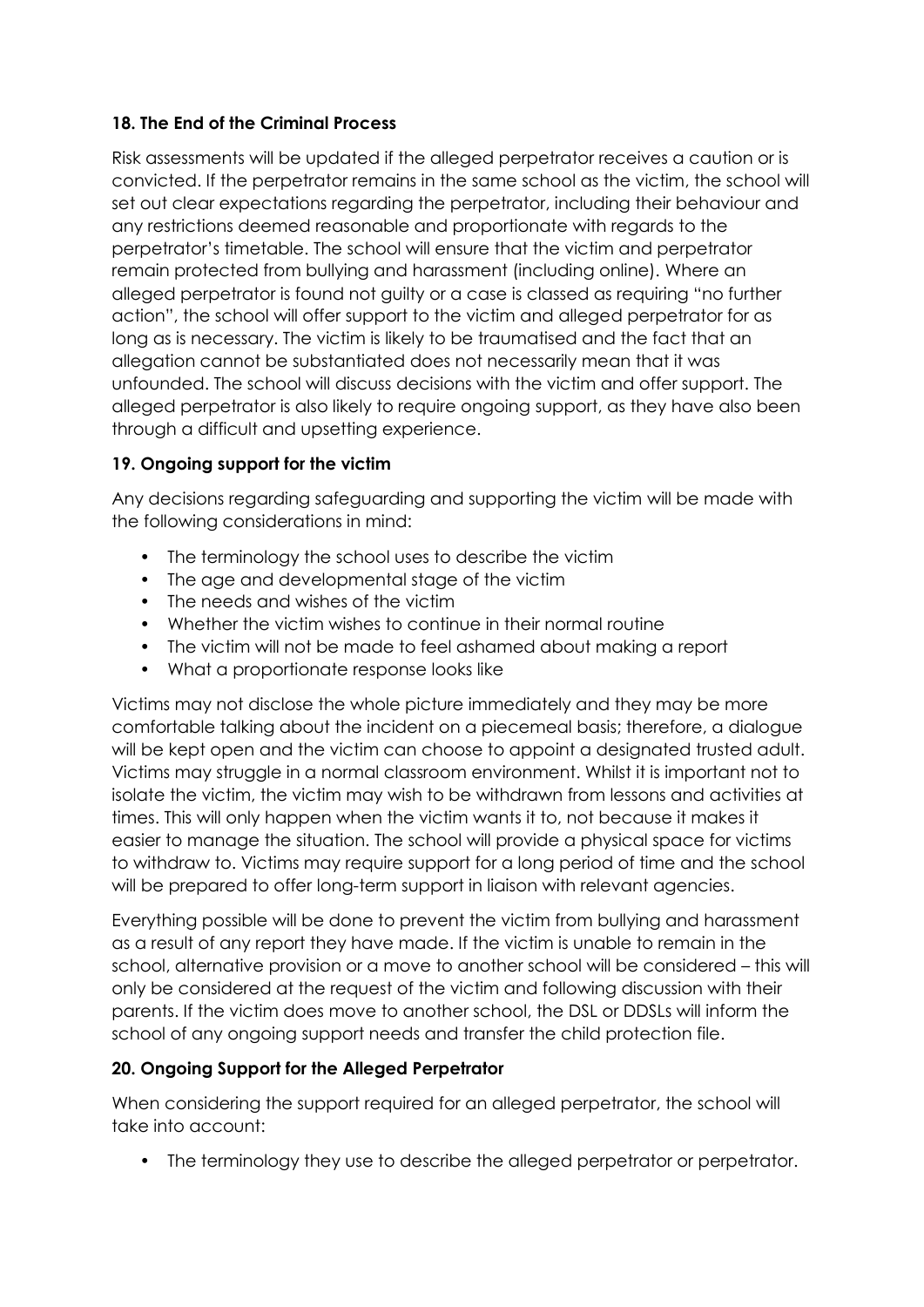- The balance of safeguarding the victim and providing the alleged perpetrator with education and support.
- The reasons why the alleged perpetrator may have abused the victim and the support necessary.
- Their age and developmental stage.
- What a proportionate response looks like.
- Whether the behaviour is a symptom of their own abuse or exposure to abusive practices and/or materials.

When making a decision, advice will be taken from Children's Social Care, specialist sexual violence services and the Police as appropriate. If the alleged perpetrator moves to another school (for any reason), the DSL or DDSLs will inform the destination school of any ongoing support needs and transfer the child protection file.

The school will work with professionals as required to understand why the abuse took place and provide a high level of support to help the pupil understand and overcome the reasons for their behaviour and reduce the likelihood of them abusing again.

# **21. Disciplining the Alleged Perpetrator**

Disciplinary action can be taken whilst investigations are ongoing and the fact that investigations are ongoing does not prevent the school reaching its own conclusion and imposing an appropriate penalty. The school will make such decisions on a case-by-case basis, with the DSL taking a leading role. The school will take into consideration whether any action would prejudice an investigation and/or subsequent prosecution. The Police and Children's Social Care will be consulted where necessary. The school will also consider whether circumstances make it unreasonable or irrational for the school to make a decision about what happened while an investigation is considering the same facts. Disciplinary action and support can take place at the same time. The school will be clear whether action taken is disciplinary, supportive or both.

## **22. Shared Classes**

Once the DSL or DDSLs have decided to progress a report, they will again consider whether the victim and alleged perpetrator will be separated in classes, on school premises and on school transport – balancing the school's duty to educate against its duty to safeguard. The best interests of the pupil will always come first. Where there is a criminal investigation into rape or assault by penetration, the alleged perpetrator will be removed from classes with the victim and potential contact on school premises and transport will be prevented. Where a criminal investigation into rape or assault by penetration leads to a conviction or caution, in all but the most exceptional circumstances, this will constitute a serious breach of discipline and result in the view that allowing the perpetrator to remain in the school would harm the education or welfare of the victim and potentially other pupils.

Where a criminal investigation into sexual assault leads to a conviction or caution, the school will consider suitable sanctions and permanent exclusion. If the perpetrator will remain at the school, the school will keep the victim and perpetrator in separate classes and manage potential contact on school premises and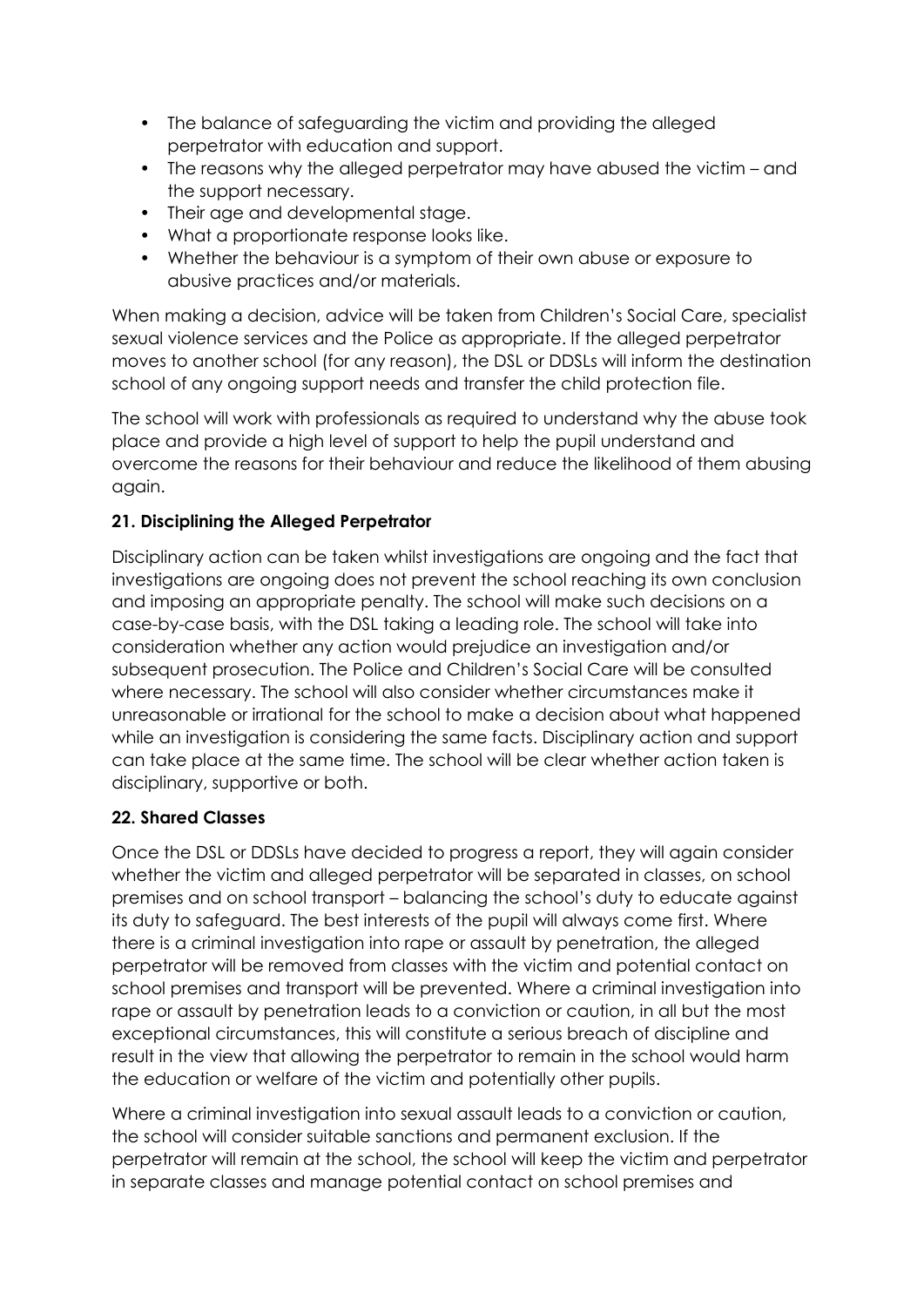transport. The nature of the conviction or caution, alongside the wishes of the victim, will inform any discussions made. Where a report of sexual assault does not lead to a police investigation, this does not mean that the offence did not happen or that the victim has lied. Both the victim and alleged perpetrator will be affected and appropriate support will be provided. Considerations regarding sharing classes and potential contact will be made on a case-by-case basis. In all cases, the school will record its decisions and be able to justify them. The needs and wishes of the victim will always be at the heart of the process.

## **23. Working with Parents and Carers**

In most sexual violence cases, the school will work with the parents of both the victim and alleged perpetrator. For cases of sexual harassment, these decisions will be made on a case-by-case basis. The school will meet the victim's parents with the victim present to discuss the arrangements being put in place to safeguard the victim, and to understand their wishes in terms of support arrangements and the progression of the report.

Schools will also meet with the parents of the alleged perpetrator to discuss arrangements that will impact their child, such as moving them out of classes with the victim. Reasons behind decisions will be explained and the support being made available will be discussed. The DSL or DDSLs will attend such meetings, with agencies invited as necessary. Clear policies regarding how the school will handle reports of sexual violence and how victims and alleged perpetrators will be supported will be made available to parents.

## **24. Safeguarding Other Children**

Children who have witnessed sexual violence, especially rape and assault by penetration, will be provided with support. It is likely that children will "take sides" following a report, and the school will do everything in its power to protect the victim, alleged perpetrator and witnesses from bullying and harassment. The school will keep in mind that contact may be made between the victim and alleged perpetrator and that harassment from friends of both parties could take place via social media and do everything in its power to prevent such activity. As part of the school's risk assessment following a report, transport arrangements will be considered, as it is a potentially vulnerable place for both a victim and alleged perpetrator. Schools will consider any additional support that can be put in place.

## **25. Monitoring and Review**

This policy will be reviewed on an annual basis by the DSL in conjunction with the governing board.

Any changes made to the policy will be amended by Mrs Andrews and Mr Cowie and will be communicated to all members of staff. The next scheduled review date for this policy is date October 2023.

## **Links:**

DFE guidance on sexual violence and harassment can be found here: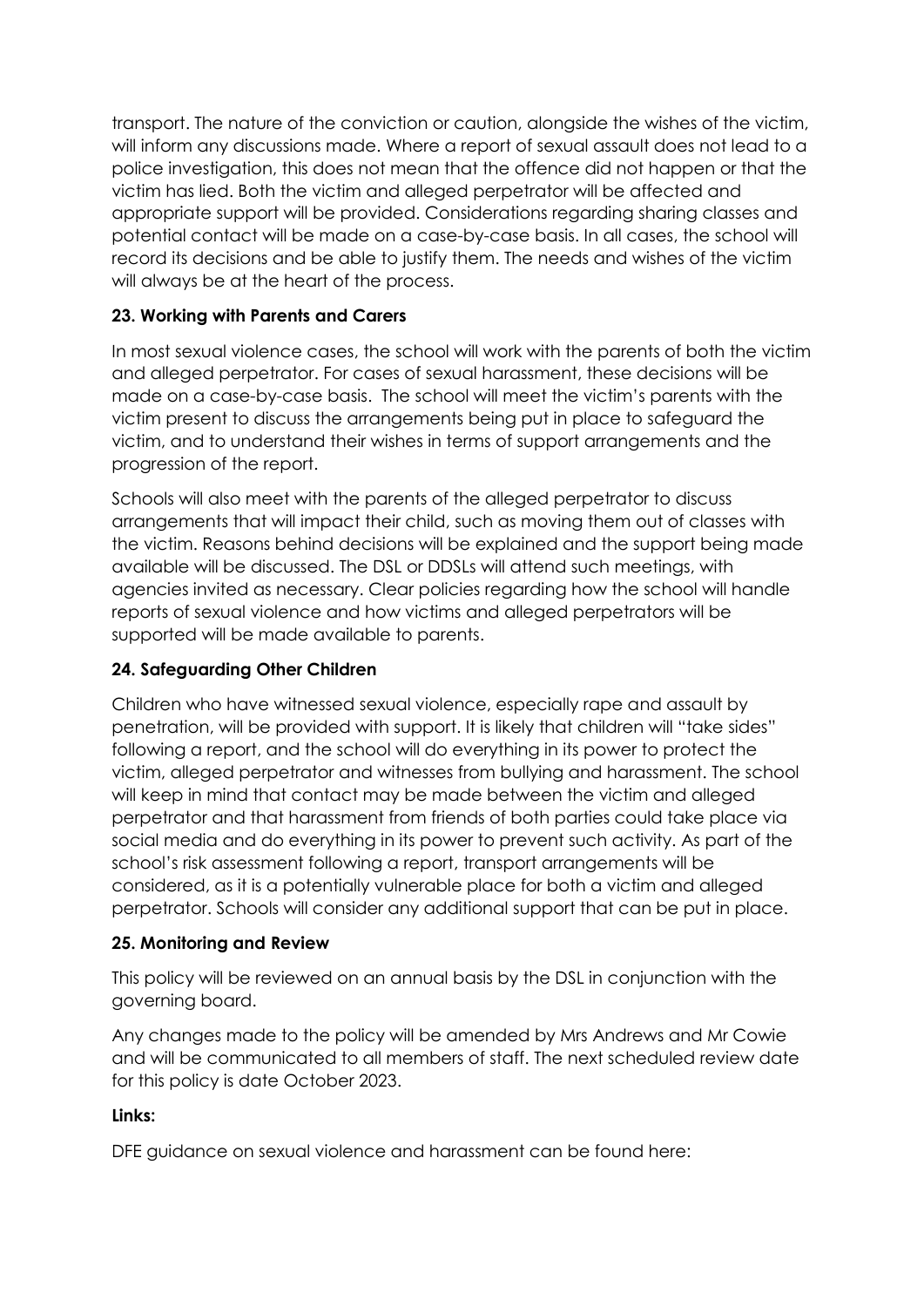[https://assets.publishing.service.gov.uk/government/uploads/system/uploads/attac](https://assets.publishing.service.gov.uk/government/uploads/system/uploads/attachment_data/file/719902/Sexual_violence_and_sexual_harassment_between_children_in_schools_and_colleges.pdf) [hment\\_data/file/719902/Sexual\\_violence\\_and\\_sexual\\_harassment\\_between\\_childre](https://assets.publishing.service.gov.uk/government/uploads/system/uploads/attachment_data/file/719902/Sexual_violence_and_sexual_harassment_between_children_in_schools_and_colleges.pdf) [n\\_in\\_schools\\_and\\_colleges.pdf](https://assets.publishing.service.gov.uk/government/uploads/system/uploads/attachment_data/file/719902/Sexual_violence_and_sexual_harassment_between_children_in_schools_and_colleges.pdf)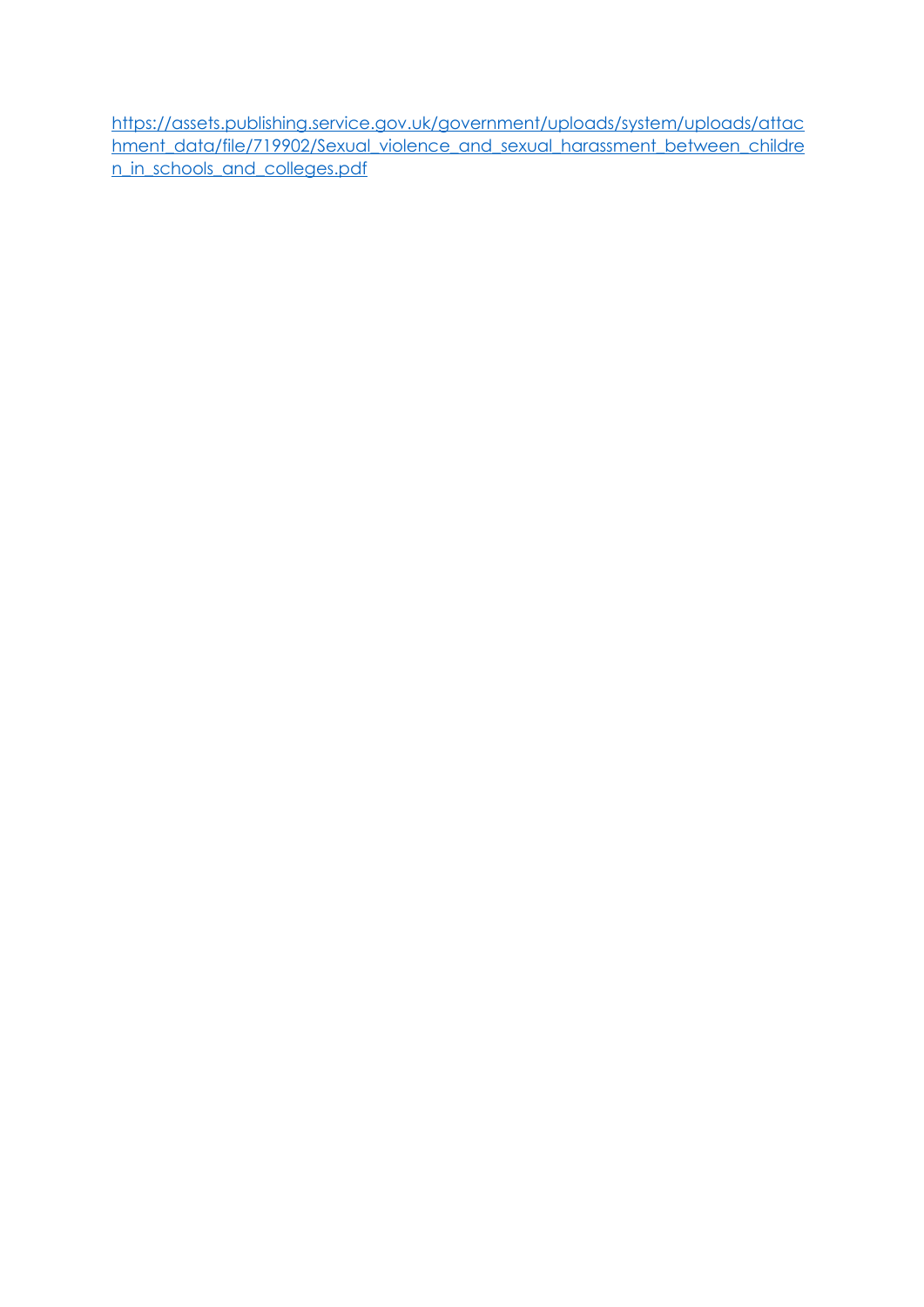#### **Appendix 1: Risk Assessment for Peer on Peer Sexual Abuse/ Harmful Sexual Behaviour**

Risk Assessment for Peer on Peer Sexual Abuse/ Harmful Sexual Behaviour

The terms victim and alleged perpetrator are used to identify the children involved. NB: there should be no assumption of guilt on the part of the alleged perpetrator, pending investigation.

Each section/question will be considered from the perspective of both pupils. Considerations will be given for the impact on, and needs of, the wider school community. All concerns and proposed actions will be recorded.

The school will work with the local multi-agency safeguarding hub (MASH) and other agencies as necessary when completing this risk assessment. This document should be reviewed frequently to ensure it is fit for purpose.

\*A risk assessment should be completed for all cases relating to sexual violence or alleged sexual violence. Sexual violence is defined by the sexual offences act 2002 as "criminal acts: rape, assault by penetration and sexual assault".

\*This risk assessment should be completed with reference to Keeping Children Safe In Education, DFE Sexual Violence and Sexual Harassment in schools and colleges.

#### **CONSIDERATIONS RISK**

(consider victim, alleged perpetrator, other pupils and staff)

RISK LEVEL (high, medium or low) *Highlight as appropriate*

ACTIONS TO REDUCE RISK

REVISED RISK LEVEL (high, medium or low) *Highlight as appropriate*

- What was the nature of the incident?
- Was it a crime?
- Is it necessary to limit contact between the children involved?

Refer to KCSiE and DFE guidance on sexual harassment and sexual violence in schools and colleges.

• Is there an actual or perceived threat from the alleged perpetrator to the victim and/or others?